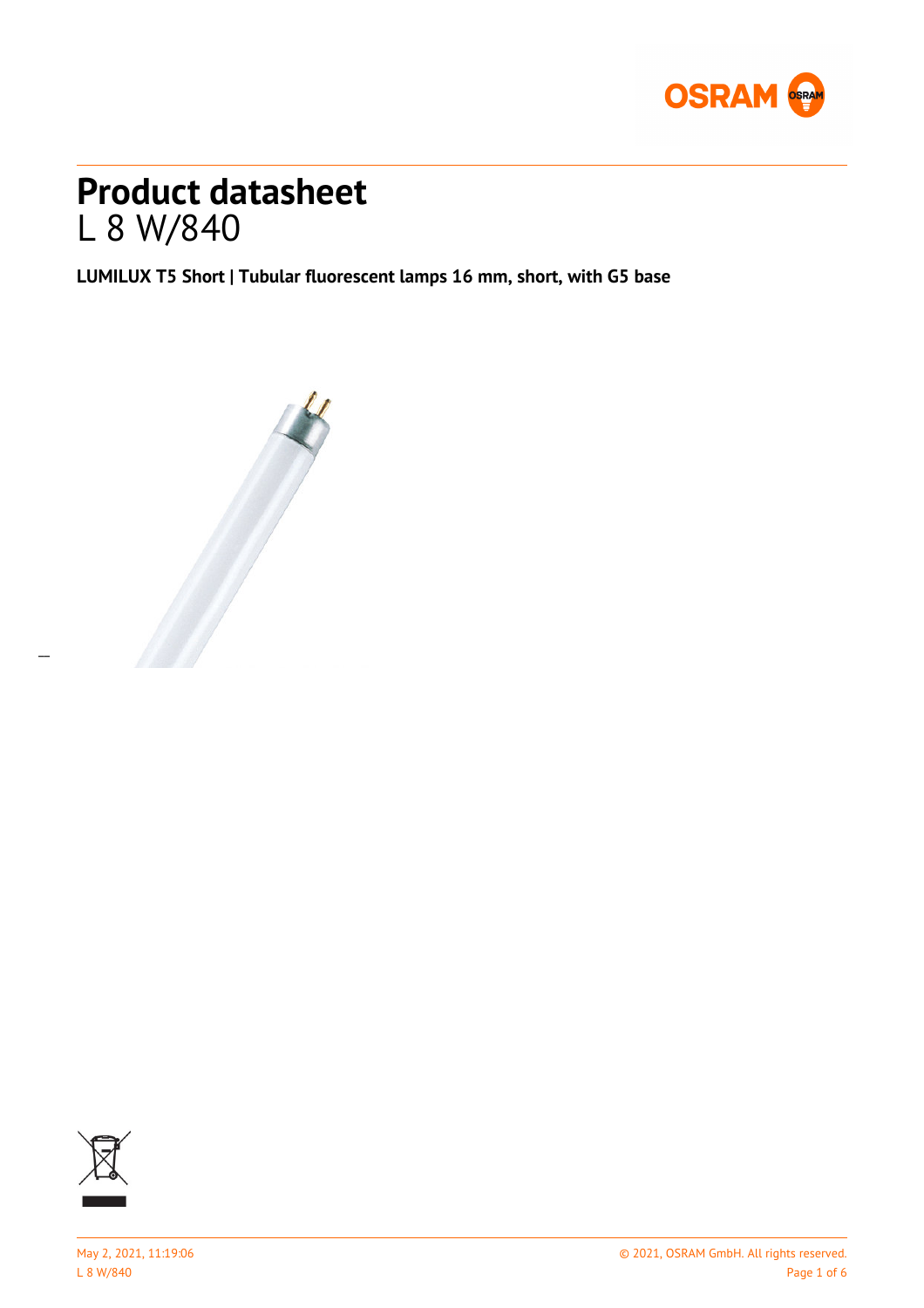### Technical data

### **Electrical data**

| <b>Nominal wattage</b>              | 8.00 W                                                       |
|-------------------------------------|--------------------------------------------------------------|
| Rated lamp efficacy (HF data 25 °C) | Under clarification by authority and standardization<br>body |
| Rated wattage                       | 7.10 W                                                       |

#### **Photometrical data**

| Rated lamp efficacy (standard condition) | 61 lm/W                   |  |
|------------------------------------------|---------------------------|--|
| Color rendering index Ra                 | >80                       |  |
| <b>Rated luminous flux</b>               | 430 lm                    |  |
| Luminous flux at                         | 430 lm                    |  |
| Light color                              | 840                       |  |
| Rated color temperature                  | 4000 K                    |  |
| <b>Nominal luminous flux</b>             | 430 lm                    |  |
| Light color (designation)                | <b>LUMILUX Cool White</b> |  |
| Rated LLMF at 2,000 h                    | 0.90                      |  |
| Rated LLMF at 4,000 h                    | 0.84                      |  |
| Rated LLMF at 6,000 h                    | 0.79                      |  |
| Rated LLMF at 8,000 h                    | 0.75                      |  |
| <b>Color temperature</b>                 | 4000 K                    |  |
| <b>Luminous flux</b>                     | 430 lm                    |  |

### **Dimensions & weight**



| Tube diameter                               | $16 \text{ mm}$ |
|---------------------------------------------|-----------------|
| Length                                      | 288.0 mm        |
| Length with base excl. base pins/connection | 288.00 mm       |
| <b>Diameter</b>                             | $16.0$ mm       |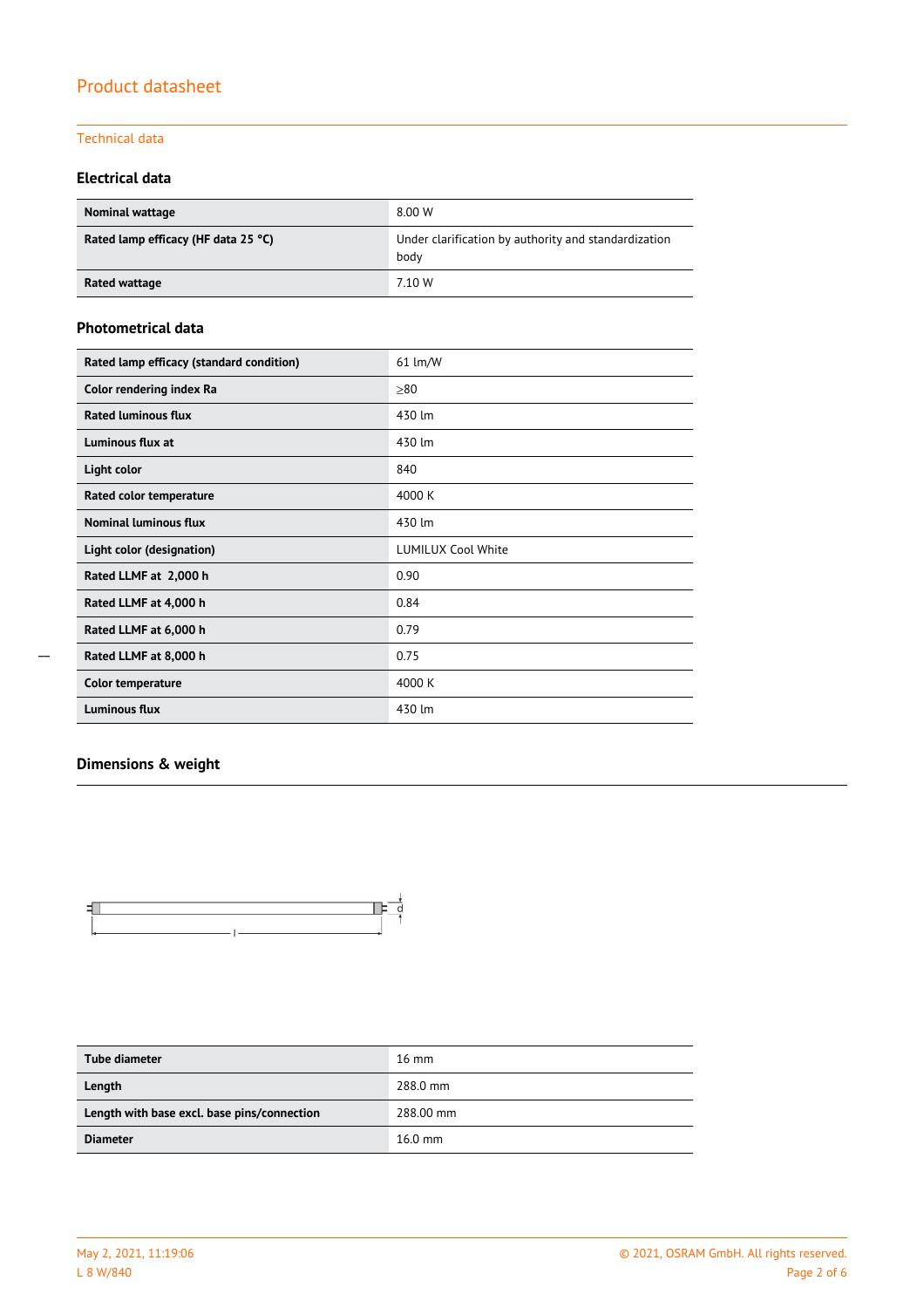| <b>Product weight</b> | 26.00 <sub>a</sub> |
|-----------------------|--------------------|
| Outer bulb            | T <sub>16</sub>    |
| Maximum diameter      | $16.0$ mm          |

### **Temperatures & operating conditions**

|  | 35 N °C<br>Rated ambient temp.w.max.luminous flux |
|--|---------------------------------------------------|
|--|---------------------------------------------------|

### **Lifespan**

| Lifespan                              | 10000 h $^{1}$ ) |
|---------------------------------------|------------------|
| Rated lamp survival factor at 2,000 h | 0.99             |
| Rated lamp survival factor at 4,000 h | 0.99             |
| Rated lamp survival factor at 6,000 h | 0.95             |
| Rated lamp survival factor at 8,000 h | 0.81             |
| <b>Operation mode LLMF/LSF</b>        | HF               |
| Rated lamp life time                  | 10000 h          |

1) With CCG/LLCG

### **Additional product data**

| <b>Base (standard designation)</b> | G5               |
|------------------------------------|------------------|
| <b>Mercury content</b>             | $2.5 \text{ ma}$ |
| Appropriate disposal acc. to WEEE  | Yes              |

| Suitable for indoor<br>. |  |
|--------------------------|--|
|--------------------------|--|

### **Certificates & standards**

| <b>Energy efficiency class</b> |             |
|--------------------------------|-------------|
| <b>Energy consumption</b>      | 8 kWh/1000h |

### **Country specific categorizations**

| Order reference | $R$ $M$ / $R$ $A$ $C$ |
|-----------------|-----------------------|

 $\overline{a}$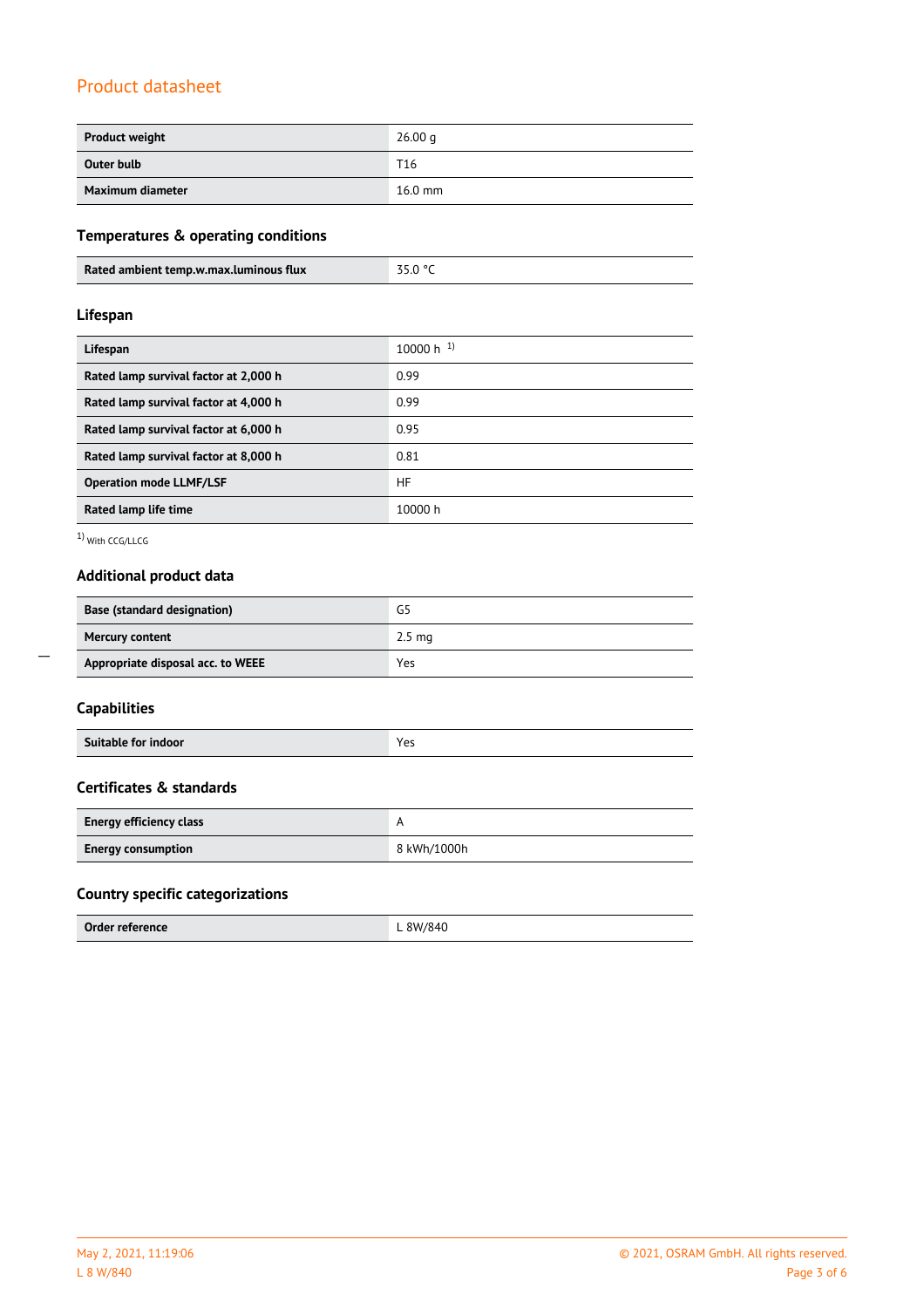### **Light Distribution**



### FL\_840

 $\overline{a}$ 

#### System guarantee

OSRAM System+ Guarantee in combination with OSRAM ECGs



Die Zuleitungen 3 und 4 sollen so kurz wie möglich sein



Die Zuleitungen 3 und 4 sollen so kurz wie möglich sein

QUICKTRONIC L 6W TO L 13W QUICKTRONIC QT 1x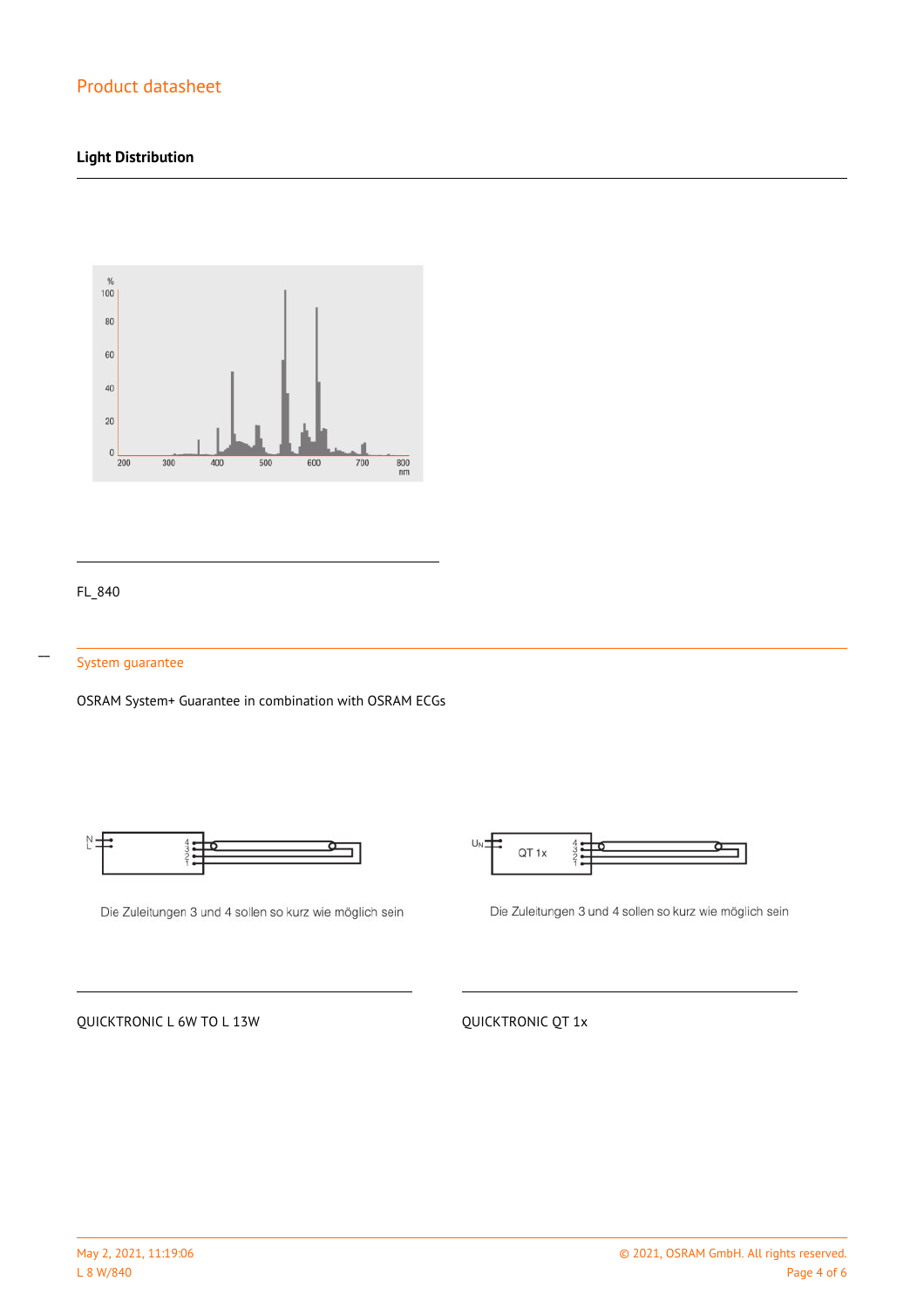

| ° 3 QT i 2x<br>$\circ$ 5 QTP 5 2x | 23'<br>74.<br>$25 -$ |  |
|-----------------------------------|----------------------|--|
| o                                 | 26                   |  |

QUICKTRONIC INTELLIGENT QT i 1x QTP 5 1x QUICKTRONIC INTELLIGENT QT i 2x QTP 5 2x



# $\overline{a}$

#### SINGLE LAMP WITH ACCUTRONIC AT

#### Logistical Data

| <b>Product code</b> | <b>Product description</b> | Packaging unit<br>(Pieces/Unit)          | <b>Dimensions (length</b><br>x width x height) | <b>Volume</b>    | <b>Gross weight</b> |
|---------------------|----------------------------|------------------------------------------|------------------------------------------------|------------------|---------------------|
| 4050300241623       | L 8 W/840                  | Shipping carton box<br>25 Pieces Sleeves | 320 mm x 119 mm x<br>$105$ mm                  | 4.00 $\rm{dm^3}$ | 973.10 g            |

The mentioned product code describes the smallest quantity unit which can be ordered. One shipping unit can contain one or more single products. When placing an order, for the quantity please enter single or multiples of a shipping unit.

#### References / Links

For more information on QUICKTRONIC electronic control gear go to

<www.osram.com/QUICKTRONIC>